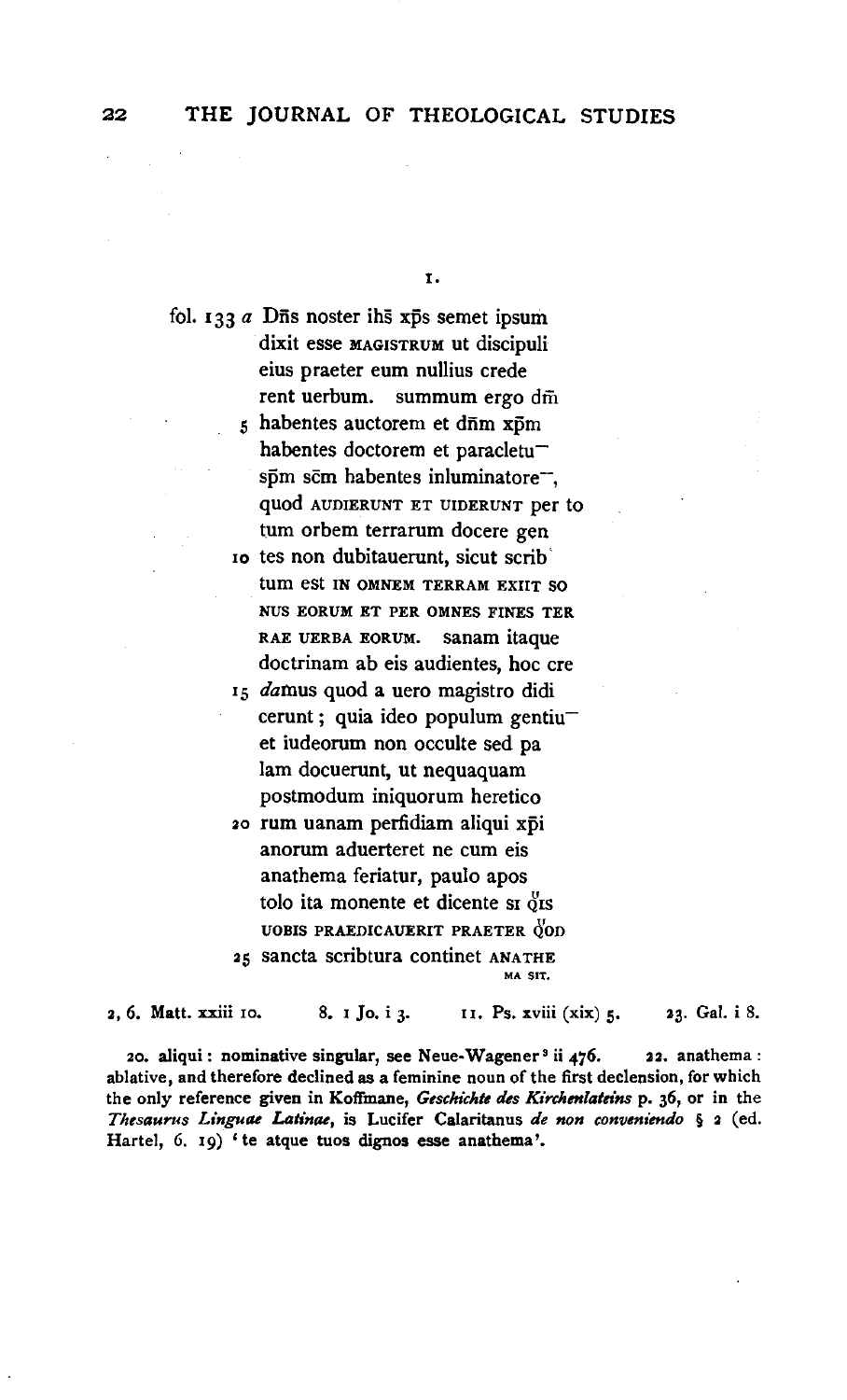2.

fol. 133 *b* dicunt enim male credentes here tici pater et filius et sps scs unus est, et iterum et iterum quando uo lunt dicunt pater et filius aequa.

> 5 les sunt. quod utique si aequales sunt, unus esse non possunt, dia aequalitas socio conparatur.  $na^$ unus unus est solus, et unum duo aut tres uel multi intellegun

10 tur. quomodo autem potest esse aequalis genitus ingenito uisibi lis inuisibili et minister precep tori et suplex adque aduocatus superiori? suplicem deinde et hu

15 milem adque aduocatum prae cum nostrarum non solum tuc eum fuisse dum inter homines ut ds et homo haberet conuer sationem, uerum etiam et nunc

3o quia iussus sedet ad dexteram pa. tris, non nostro argumento do cemus sed diuinis scribturis, quantum ualet exiguitas nostra, dō adiuuante docemus; habentes *35* interea paulum apostolum prae

3. et iterum: repeated in the MS by mistake.  $q$ . au<sup>t</sup> tres MS. suplicem, for the more usual spelling supplex, supplicem. *30.* From the Baptismal (Apostles') Creed. 13, 14. suplex, r6. tuc, i.e. tunc.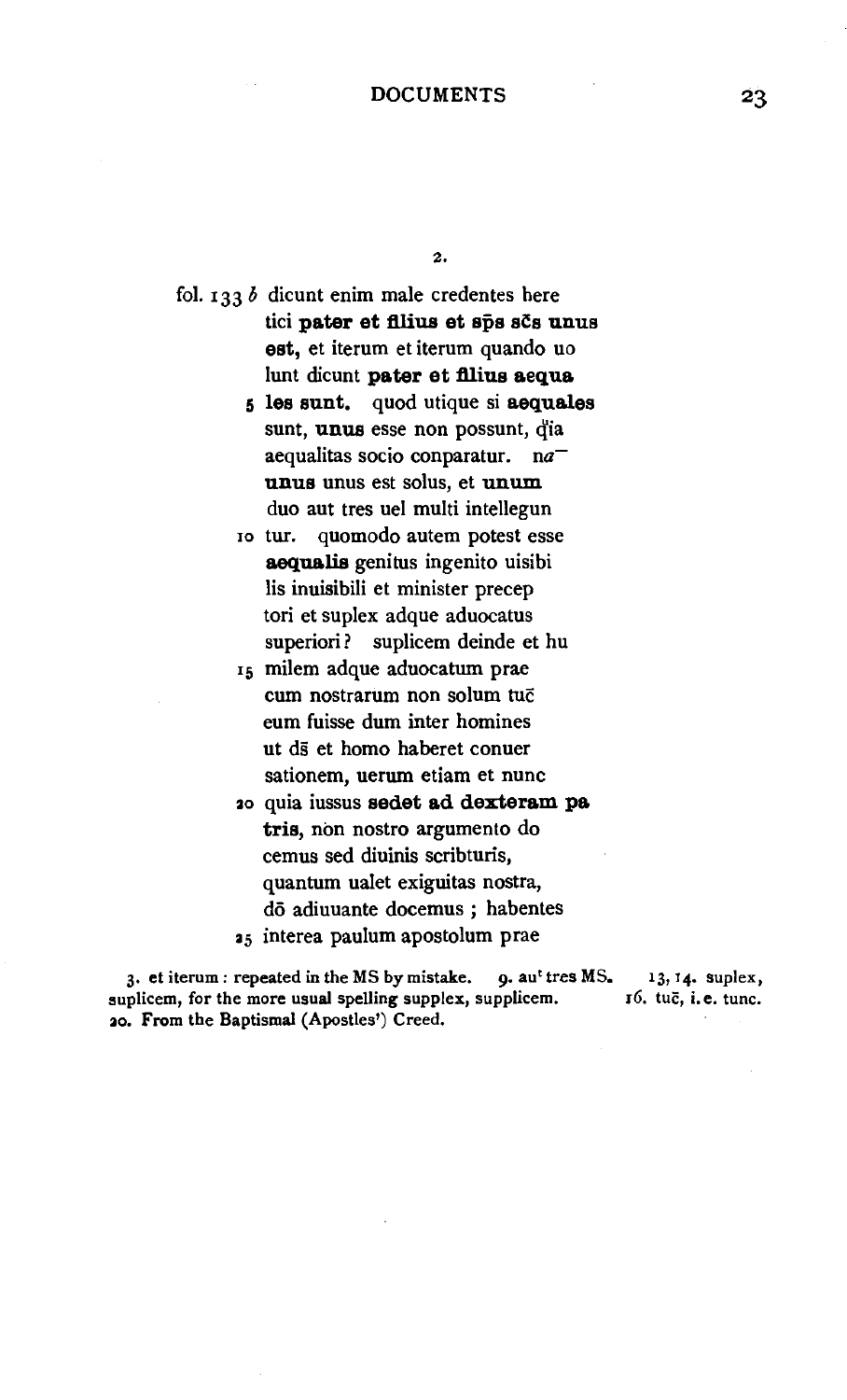3.

fol. 134 a dicatorem et probatorem, ubi ad romanos de opera et uirtutem dī scribit SECUNDUM OPERATIONEM inquid POTENTIAE UIRTUTIS eius

- 5 QUAM OPERATUS EST IN XFO SUSCI TANS EUM A MORTUIS ET CONSTITU ENS EUM IN DEXTERAM SUAM IN CAE LESTIBUS. et audet dicere hereti cus qui est in dexteram, ipse est
- 10 maior! cui ita respondendum est : ergo et aeclesia maior est xpo. quae non solum in hoc sae culo uerum etiam et in futuro ad dexteram habebitur filii, sicut
- 15 dauid dicit ADSTITIT REGINA A DEX TRIS TUIS, cui etiam dicit AUDI Filia ET UIDE ET INCLINA AUREM TUAM ET OBLIUISCERE POPULUM TUUM ET DOMUM PATRIS TUI, QUIA CONCUPI
- 20 UIT REX SPECIEM TUAM, QUIA IPSE EST DS DS TUUS ET ADORABIS EUM. aduertendum est quoniam li cet IN DEXTERA habetur aeclesia interpellat tamen DM et DM SUU"
- 25 xpm; et filius licet ad dexteram

3. Eph. i 19, 20. 15. Ps. xliv (xlv) 10, 11.

1. ad romanos: a slip, for the quotation is actually from Ephesians. 2. uirtutem: for uirtute. 14. fili, both here and on the next page, l. 7: I have hesitated whether to transcribe it as fili or filii.

24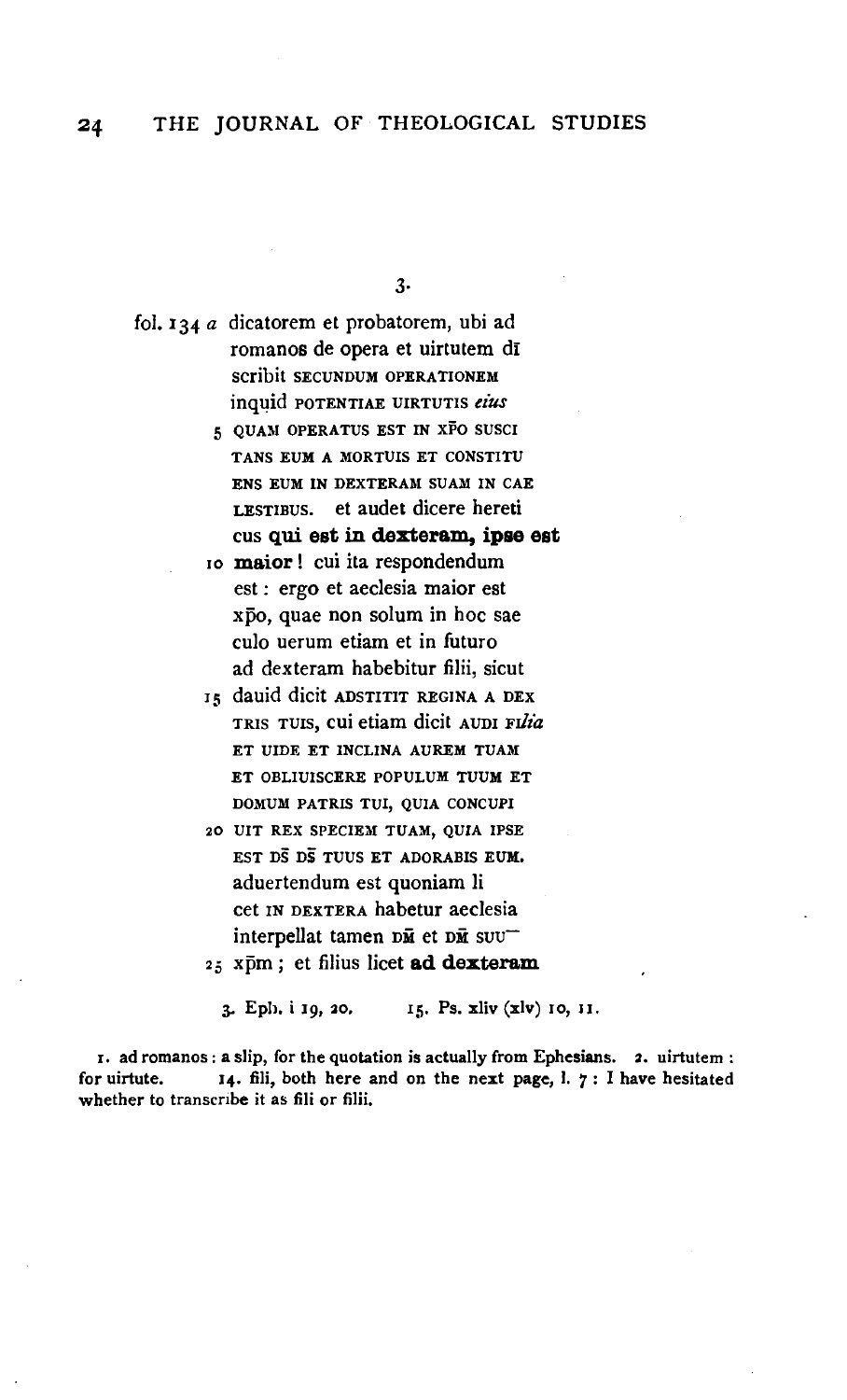## DOCUMENTS

4·

fol. 134 *b* patris habeatur tamen interpel lat pro nobis suum genitorem, sicut apostolus paulus dicit xPs  $\ddot{q}_I$ EST IN DEXTERA DI SEDENS QUI ET IN

> 5 TERPELLAT PRO NOBIS. quod autem aeclesia etiam in futuro ad dex teram habebitur filii, in sco aeuagelio ita docemur ; TUNC DICIT in quid REX EIS QUI AD DEXTERAM EIUS

IO SUNT UENITE BENEDICTI PATRIS MEI ACCIPITE REGNUM *VOBIS* PA RATUM ABORIGINE MUNDI. audi ens ergo, ut supra dictum est, he reticus filium ad dexteram patris

15 sedere, *si* pertinaciter dicit quia qui est in dextera ipse est maior, quare non aduertit quia non *praesumplurzae* sedit, sed audi ens patrem sibi dicentem SEDE

ao AD DEXTERAM MEAM ? in hoc lOCO ita intellegendum est, quoniam post passionem et resurrectio nem suam in ipso statim trium fu requiem laboris in dextera-25 partem accepit: quod et aeclesia,

3· Rom. viii *34·* 8. Matt. xxv *34·* 19. Ps. cix (ex) I.

7· filii : see preceding page, I. 14 note. 13. ut supra dictum est: see previous page, l. 8. I5. si: D. Spagnolo had suggested et, but that would leave the sentence without construction. IS. praesumpturiae: the MS is not wholly legible, but my colleague has, I am sure, hit upon the right word, though Forcellini gives only one reference, Tertullian *adv. Marc.* iv 4I ' Petrum praesumptorie aliquid elocutum<sup>'</sup>; Rönsch *Itala* p. 148 adds no other. 23. triumfu: for triumfo.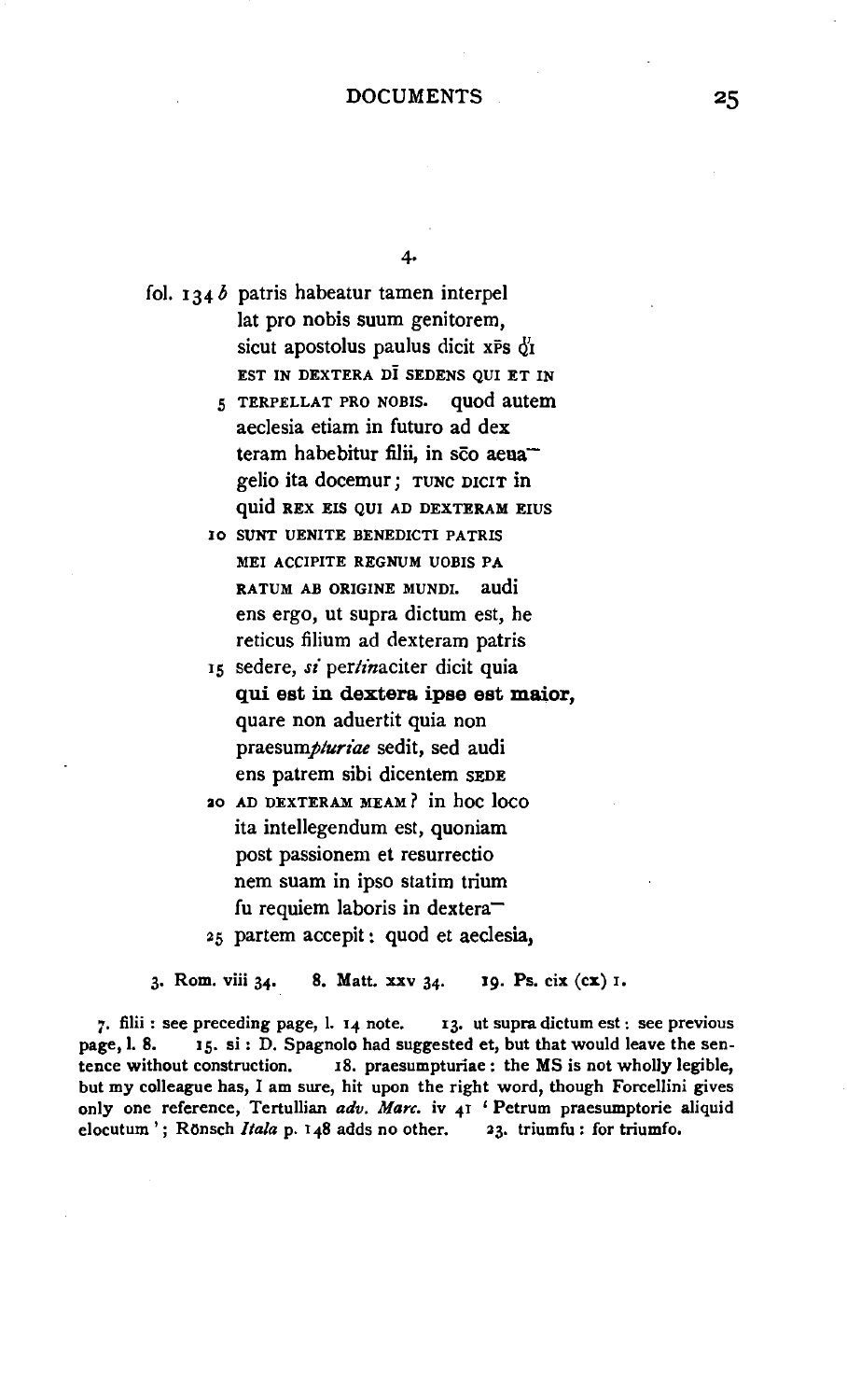$5-$ 

- fol.  $135a$  quae persecutionibus creuit et martyriis coronata sit, ideo me ruit audire dūm ita dicentem UE NITE BENEDICTI PATRIS MEI ACCIPITE
	- 5 REGNUM UOBIS PARATUM AB ORIGI NE MUNDI, petrus quoque apos tolus xpm di filium passum et a do patre suscitatum et in caelis exaltatum iudaeos  $t$ salm
	- 10 huiusmodi docet testimon PROUIDEBAM inquid dnm ANte me SEMPER QUONIAM ad dexteram mi HI EST Ne CONMOUear PROPTERea DELECTATUM EST COR *meum et ex*ul.
	- 15 TAUIT LINGUA MEA insuper autem ET CARO MEA REQUIEscit IN spe quo NIAM NON DErelinques in inferno ANIMAM MEAM NEC DAUIS SCM TUUM UIDERE corruptionem. ac
	- 20 paulo post dicit liceal MIHI PALA DICERE AD UOS DE PATRIARCHA DAUID **OUONIAM DEFUNCTUS EST ET SEPUL** TUS EST et caro eius UIDIT CORRUP TIONEM QUEM AUTEM DS EXCITA 25 UIT A MORTUIS NON UIDIT CORRUP

3. Matt. xxv 34. 20. Act. ii 29. 23. Act. xiii 36. i1. Act. ii 25.

1, 2. creuit . . . sit : uniformity demands either creuerit . . . sit, or creuit . . . est: but the reading is certain. 9-20. This page is the most difficult to decipher in the Sermon, but most of it being a quotation a good many of the shorter lacunae can be filled with reasonable certainty : lines 9 and 10 are the only ones where I have had to renounce placing complete supplements in the text. In l. 9 five letters intervene between 'iudae' and 'sal'.

26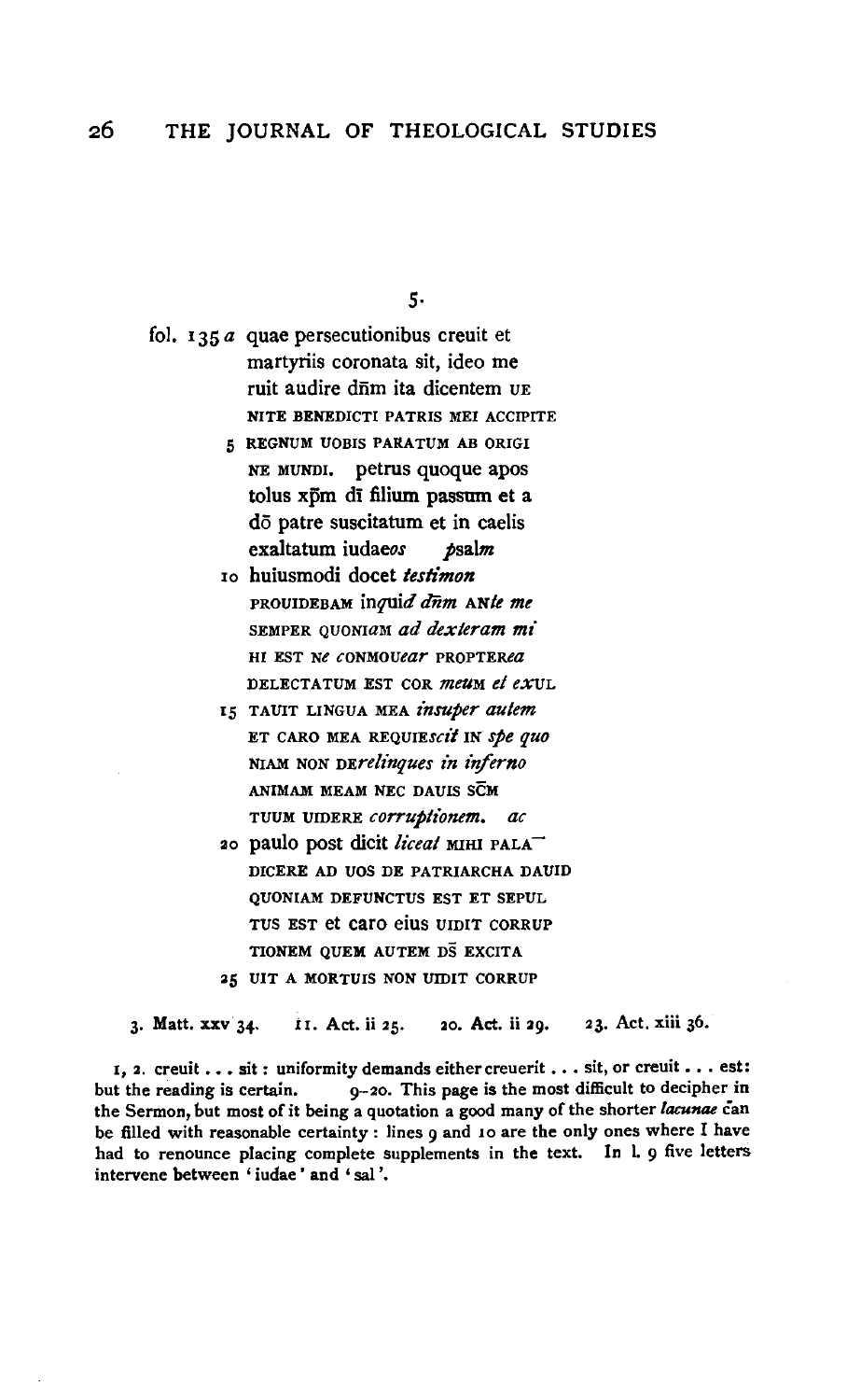## **DOCUMENTS**

6.

fol. 135 $b$  PTIONEM. DEXTERA ITAQUE DI EXALTATUS PROMISSIONE SPS SCI ACCEPTA A PA TRE EFFUDIT HOC DONUM QUOD UIDE TIS ET AUDITIS, NON ENIM DAUID AS 5 CENDIT IN CAELUM, DICIT AUTEM IPSE DAUID DIXIT DNS DNO MEO SE DE AD DEXTERAM MEAM DONEC PO NAM INIMICOS TUOS SCABELLUM PEDUM TUORUM. CERTISSIME ITA IO QUE SCIAT OMNIS DOMUS ISRAHEL QUONIAM DOMINUM MEUM ET XPM DS FECIT. siue ergo ad dex teram habeat filius patrem in passionem, siue ad dexteram 15 patris sit post resurrectione<sup>-</sup>, uolentibus et nolentibus here ticis qui dicunt **pater et filius** aequales sunt, audit tamen patrem iubendo sibi dicentem 2C SEDE AD DEXTERAM MEAM. QUO niam ergo CAELUM SEDIS EST xpi, et TERRA EST SCABELLUM PEDUM

eius, iam omnis terra, id est om

nes gentes seu heretici siue <sup>2</sup>s iudaei, relicta uanitate

I. Act. ii 33· 21. Act. ii 34· 2 2. Act. vii 49 (Is. lxvi 1).

II. dominum: in full. meum: for eum. Nothing is visible after meum, but the line is not long enough (IS letters), and D. Spagnolo writes that there is room for eu- or any similar word. 16. uolentibus et nolentibus : ' whether they will it or no.' 21. sedis: for sedes, as often. 25. The line is short (21 letters), but the vellum after uanitate shews no sign of ink.

27